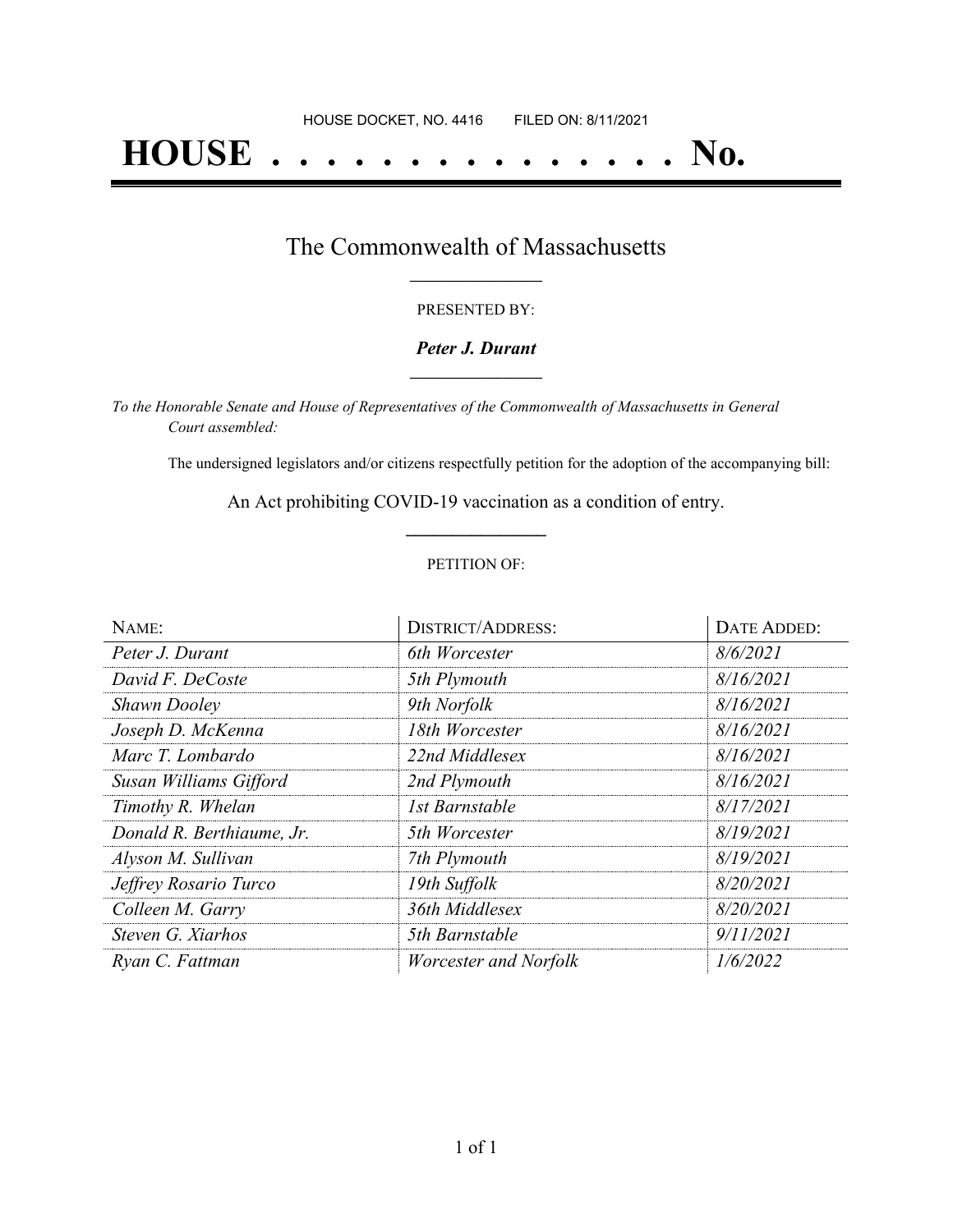## **HOUSE . . . . . . . . . . . . . . . No.**

By Mr. Durant of Spencer, a petition (subject to Joint Rule 12) of Peter J. Durant and others that the Commonwealth shall not require proof of vaccination against COVID-19 as a condition of entry. Covid-19 and Emergency Preparedness and Management.

### The Commonwealth of Massachusetts

**In the One Hundred and Ninety-Second General Court (2021-2022) \_\_\_\_\_\_\_\_\_\_\_\_\_\_\_**

**\_\_\_\_\_\_\_\_\_\_\_\_\_\_\_**

An Act prohibiting COVID-19 vaccination as a condition of entry.

Be it enacted by the Senate and House of Representatives in General Court assembled, and by the authority *of the same, as follows:*

|  |  | SECTION 1. Chapter 111 of the General Laws is hereby amended by adding the |  |
|--|--|----------------------------------------------------------------------------|--|
|  |  |                                                                            |  |

2 following section:-

3 Section 243. Notwithstanding any general or special law to the contrary, the

4 commonwealth shall not require proof of vaccination against COVID-19 as a condition of entry

- 5 to the commonwealth.
- 6 Notwithstanding any general or special law to the contrary, the commonwealth and all of

7 its agencies, authorities and political subdivisions shall not require proof of vaccination against

- 8 COVID-19 as a condition of entry to a public building.
- 9 Notwithstanding any general or special law to the contrary, no public or private

10 elementary school, secondary school, high school, charter school, college, university or other

- 11 post-secondary institution of higher education shall require proof of vaccination against COVID-
- 12 19 as a condition of enrollment, access to campus or attendance in in-person classes.